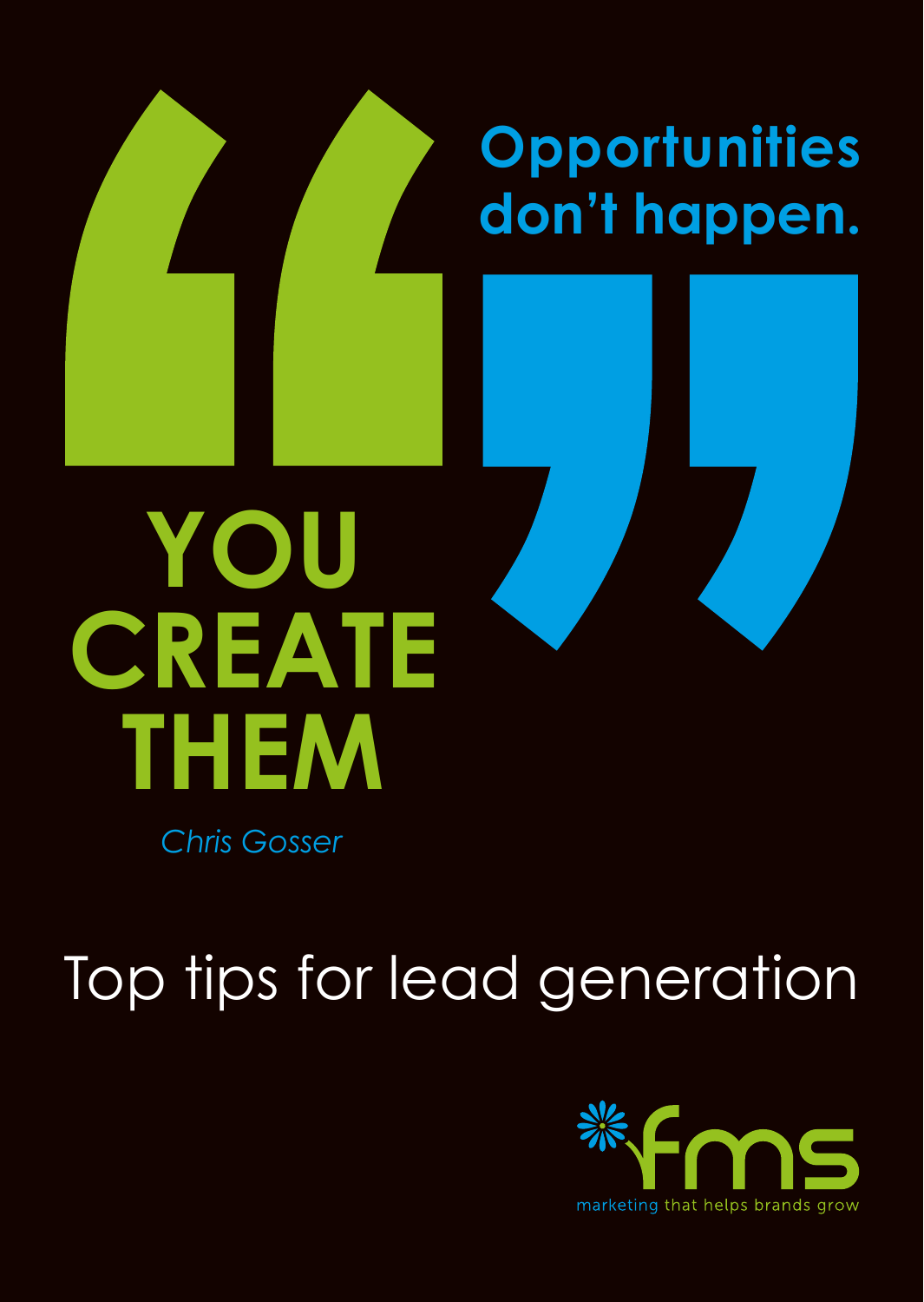The most successful lead generation activity clearly demonstrates how a business, product or service adds value to people's lives, shows how it's different to others, and will talk to people interested in what it has to offer, with messages they can really relate to.



**Clive Reddihough FCIM** Managing Director

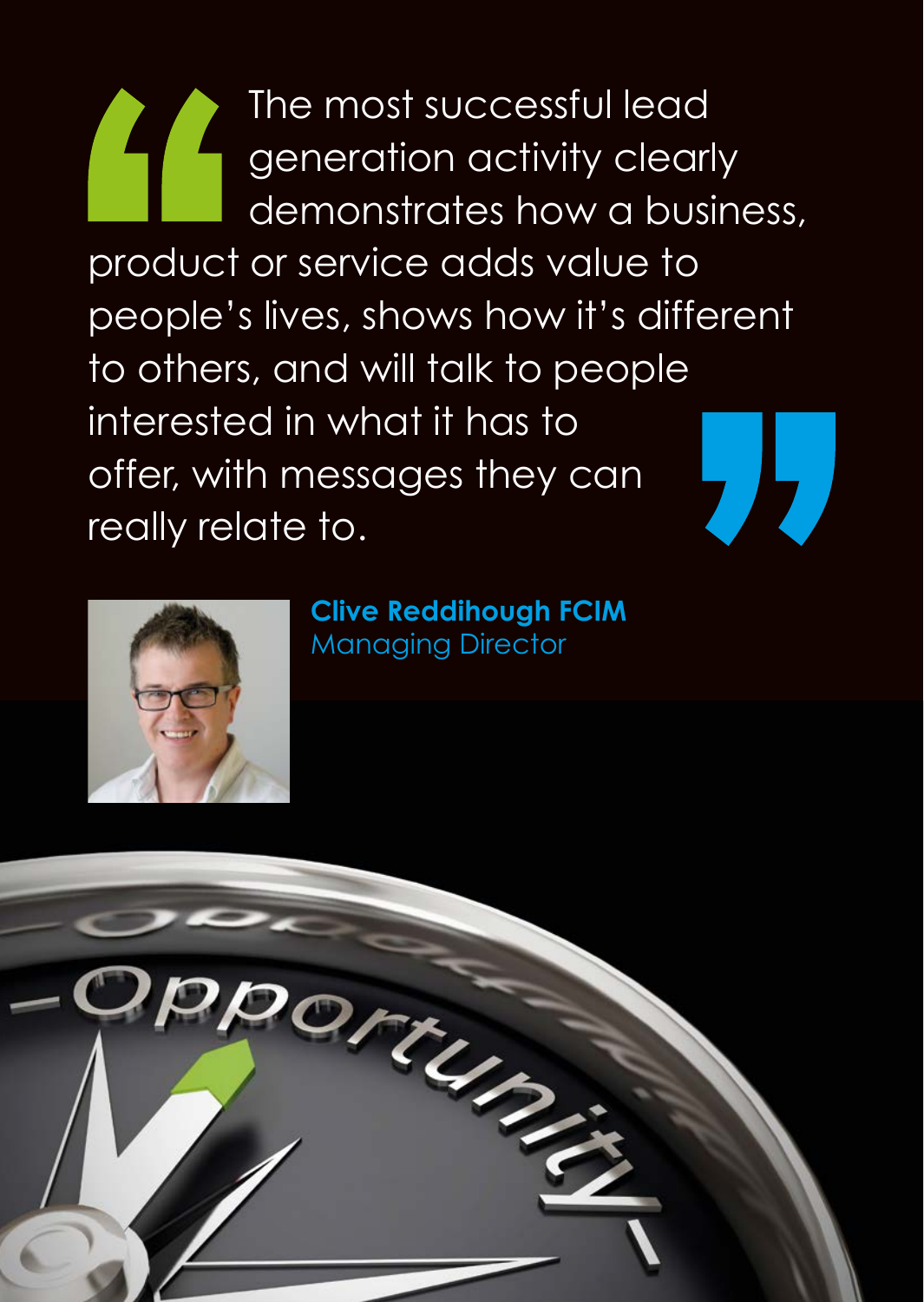# Top tips for lead generation



# **1. HAVE A CLEAR, 'RELEVANT' MESSAGE**

### Keep messages clear, relevant and easy to understand.

**With almost instant access to online marketing channels it can be tempting to 'set up and go' without giving enough thought to the message. Getting your message right first will pay dividends later.**

- Be clear on how your proposition adds value to customers' lives.
- Differentiate your offer from competitors give customers a reason why they should come to you.
- Communicate your proposition in one simple easy to understand phrase.
- Aim for a headline that can be tweeted.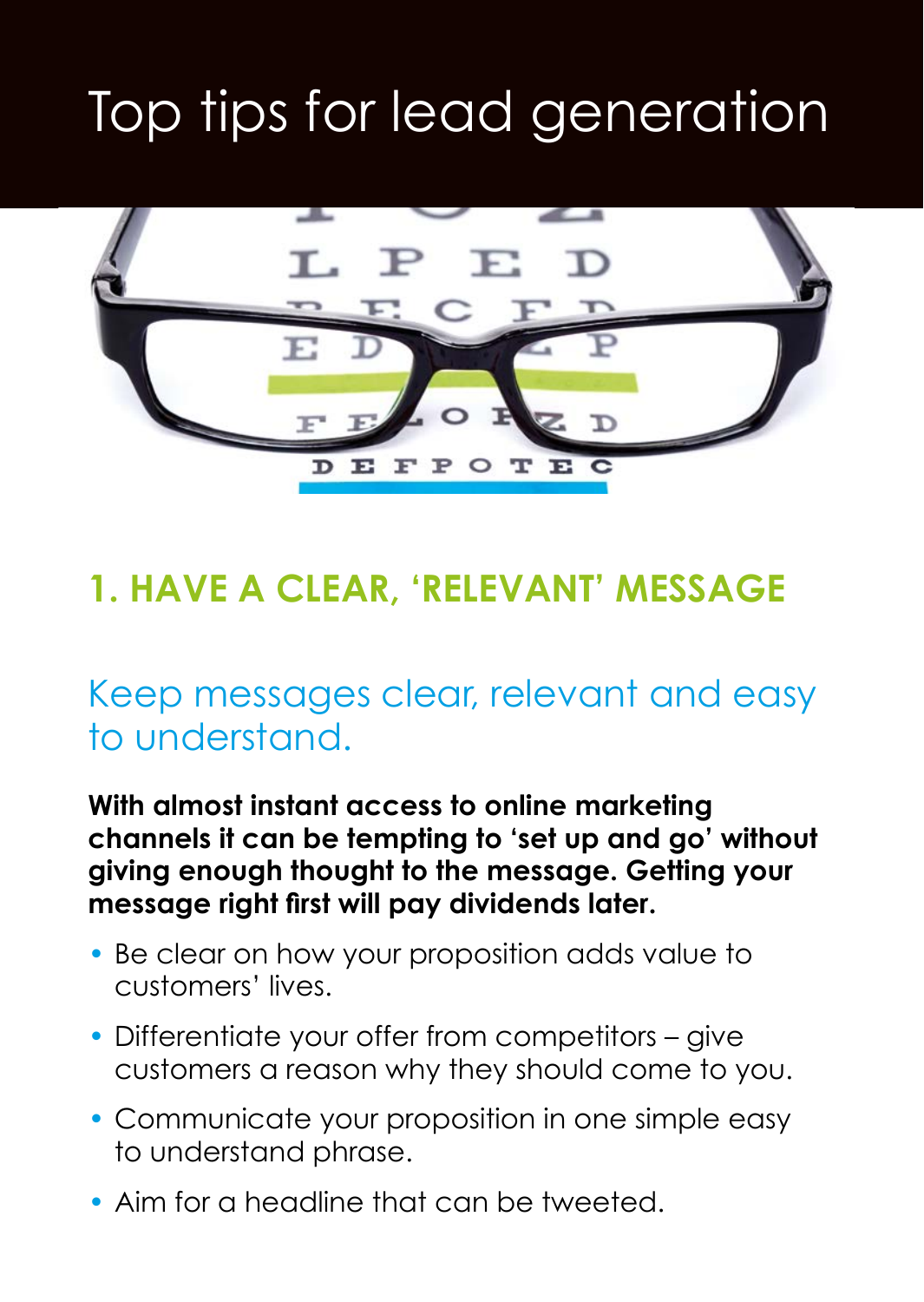# **2. DETERMINE YOUR TARGET AUDIENCE**

### Have a clear idea of who you're targeting and why you're targeting them.

#### **To work out who you should focus your activity on:**

- Profile your existing customers identify your best customers and target more of the same kind.
- Segment your customers and focus on core segments (for example those types of customers that deliver the most profit, or are growing the most).
- Ask some simple questions to see who your proposition might have most appeal to:
	- What problems do you solve? Which businesses are most likely to encounter these problems?
	- What companies / kind of companies will gain the most value from what you offer?
- Think about your market and consider targeting specific individuals / job holders, geographic locations

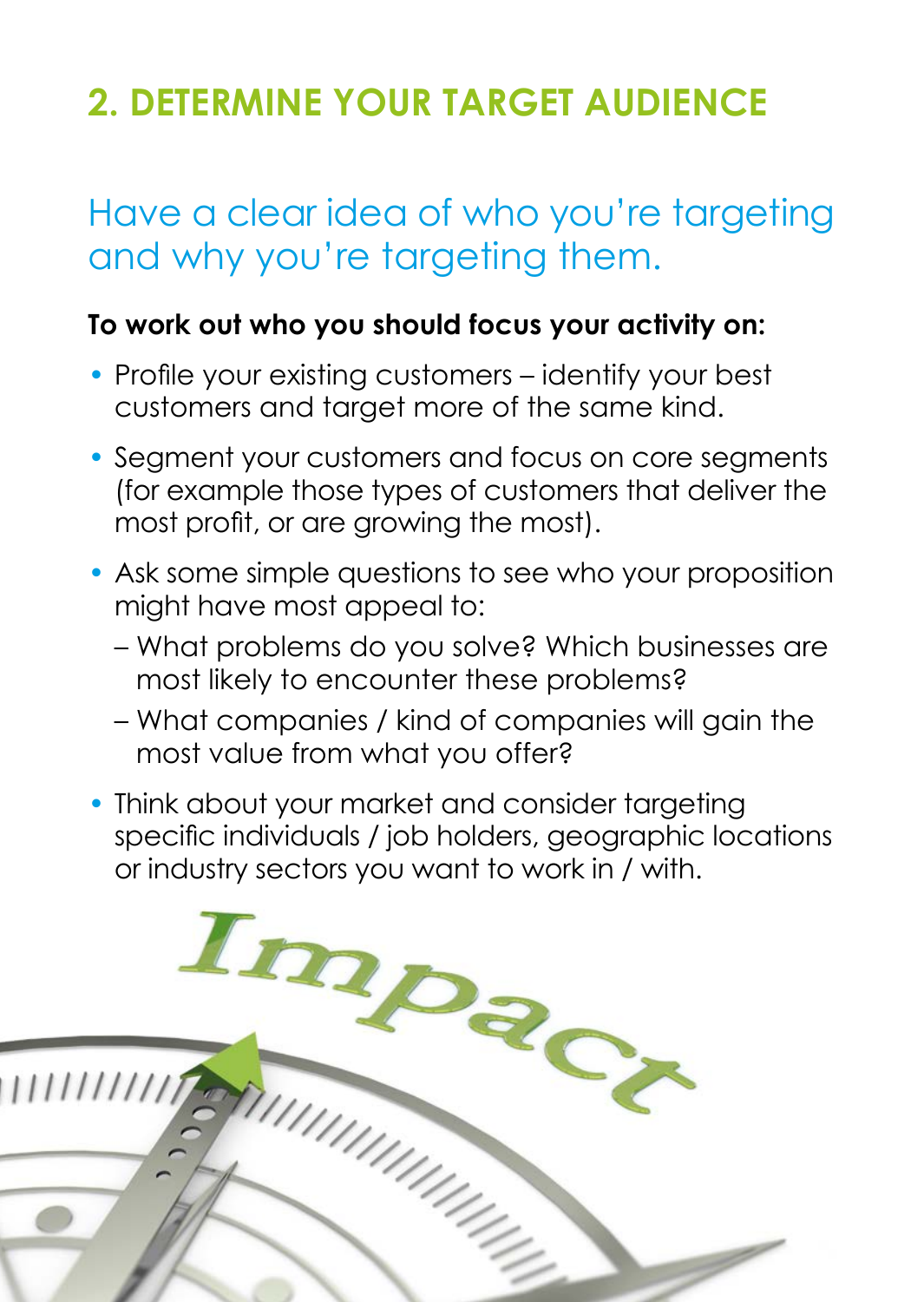# **3. SET CLEAR, REALISTIC OBJECTIVES**

# Set realistic objectives that are aligned to company goals before getting started.

#### **Breakeven analysis**

Calculate the sales needed to cover the cost of the activity. This should set the 'benchmark' for the minimum number of sales that you want your activity to achieve.

The smaller the uplift in sales required to breakeven the greater the chance that the lead generation activity will deliver incremental profit.



#### **Setting objectives**

Use sales patterns, industry trends or average response levels for the marketing activity to set realistic targets.

Ensure that the objectives for lead generation are aligned with your company goals and will make an achievable contribution to the bottom line.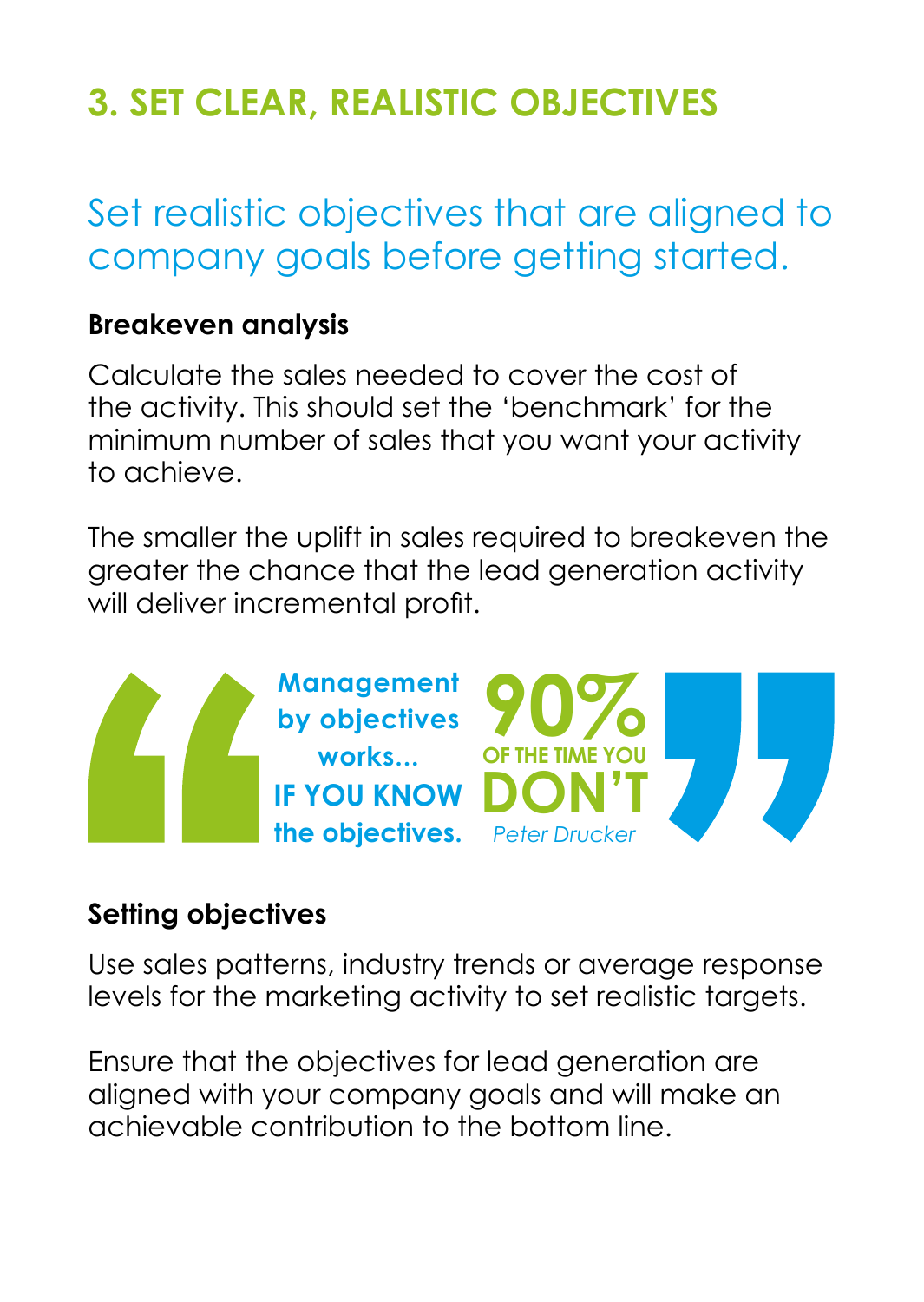# **4. TAKE A MULTI-CHANNEL APPROACH**

### Aim to engage with customers wherever they touch your brand.

**Giving customers the choice to interact with you in a way that's convenient for them – in terms of channel, time and place – is an essential part of lead generation. Work out which channels are most relevant to your customers and:**

- Make sure all your messages, across all channels, have a clear consistent message.
- Target each customer segment with an offer/ message relevant to them.
- Make sure your activity takes into account that people are individuals with different tastes (tailor your approach and content accordingly).
- Lead generation should be ongoing, not a 'one off'. Plan follow-up messages to every campaign you send out.

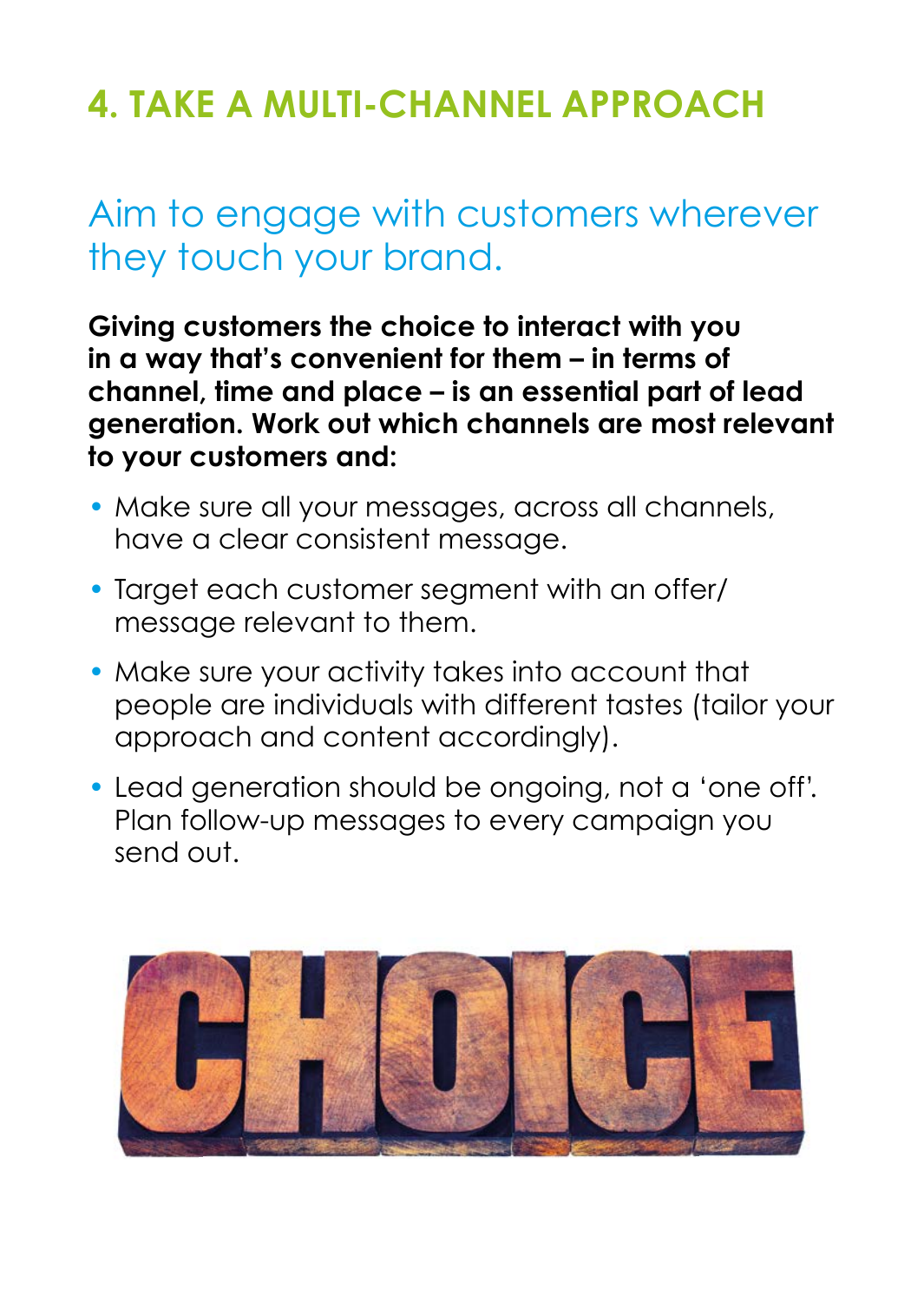# **5. IMPLEMENT – EVALUATE – IMPROVE**

# Plan, implement and monitor your lead generation activity:

- Divide activity into campaigns or time segments (e.g. quarters of the year / financial year).
- Build a timetable of activity for each campaign which clearly sets out what will happen when.
- Monitor each campaign using (where relevant):
	- Campaign tracking codes for online activity
	- Google analytics
	- Google adword statistics / reports
	- Email campaign reports
	- Social media statistics
	- A unique telephone number / telemarketing feedback
	- Response cards for direct mail
- Evaluate each campaign and use any learning from it to improve future activity.